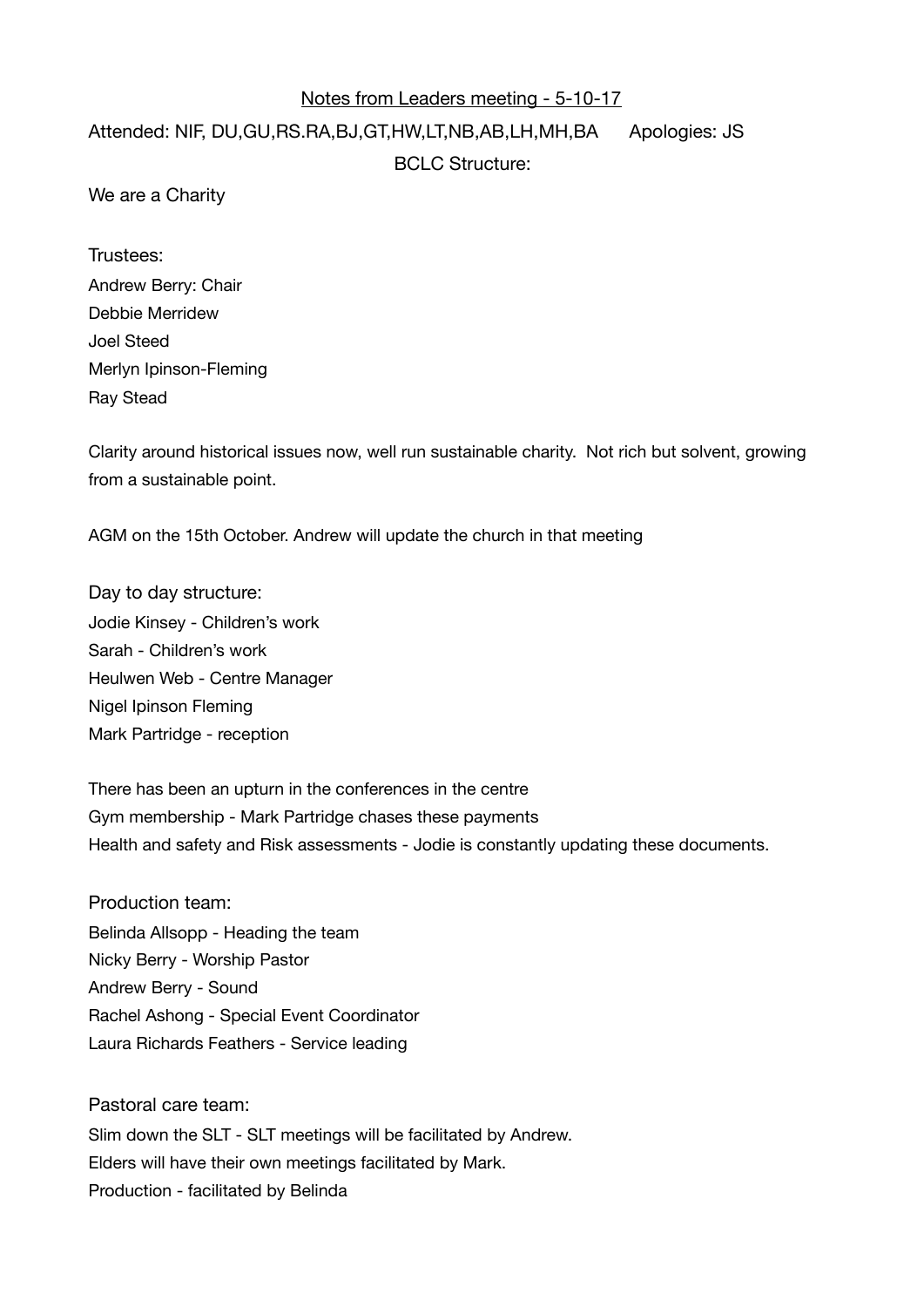Pastoral care - facilitated by Nigel :

- defining our roles
- our DNA as an organisation,
- defining our doctrine
- defined approach
- discipline (children and adults)

Getting out in the open, in a safe space how we feel about LGBTQ etc (life's issues).

## Roles:

Mark Heydon - Voted Elder - 3 year term - Life group leader - going forward, Prayer team **Coordinator** Lorraine Heydon - Life group leader - going forward, Prayer team Coordinator with Mark Barbra John - Social event Coordinator Lyn Thomas - Volunteers Deb and Glyn Udro - Life group leaders Janette and Gail - Cefn Life group Gail Thomas - Finance has been her historical role. In addition, new visitors, home visits and hospital visits, Registrar Rachel Steed - Families team and Sunday school Coordinator Joel Steed - Assistant Pastor in training, Elder and Leader of Pastoral Care

## Revamped of Pastoral care:

Comes under Nigel's responsibility for training and discussion (time wise 1 year). The leaders' team is the group who Nigel will now pastor with Joel in training. Joel will be leading the Pastoral Care Leaders' Meetings.

SLT slim down: Joel Andrew Belinda **Heulwen** Nigel

Introduce this structure during the AGM Where the responsibilities lie Web site will be updated to reflect this.

AGM October 15th - Sunday School all in the meeting